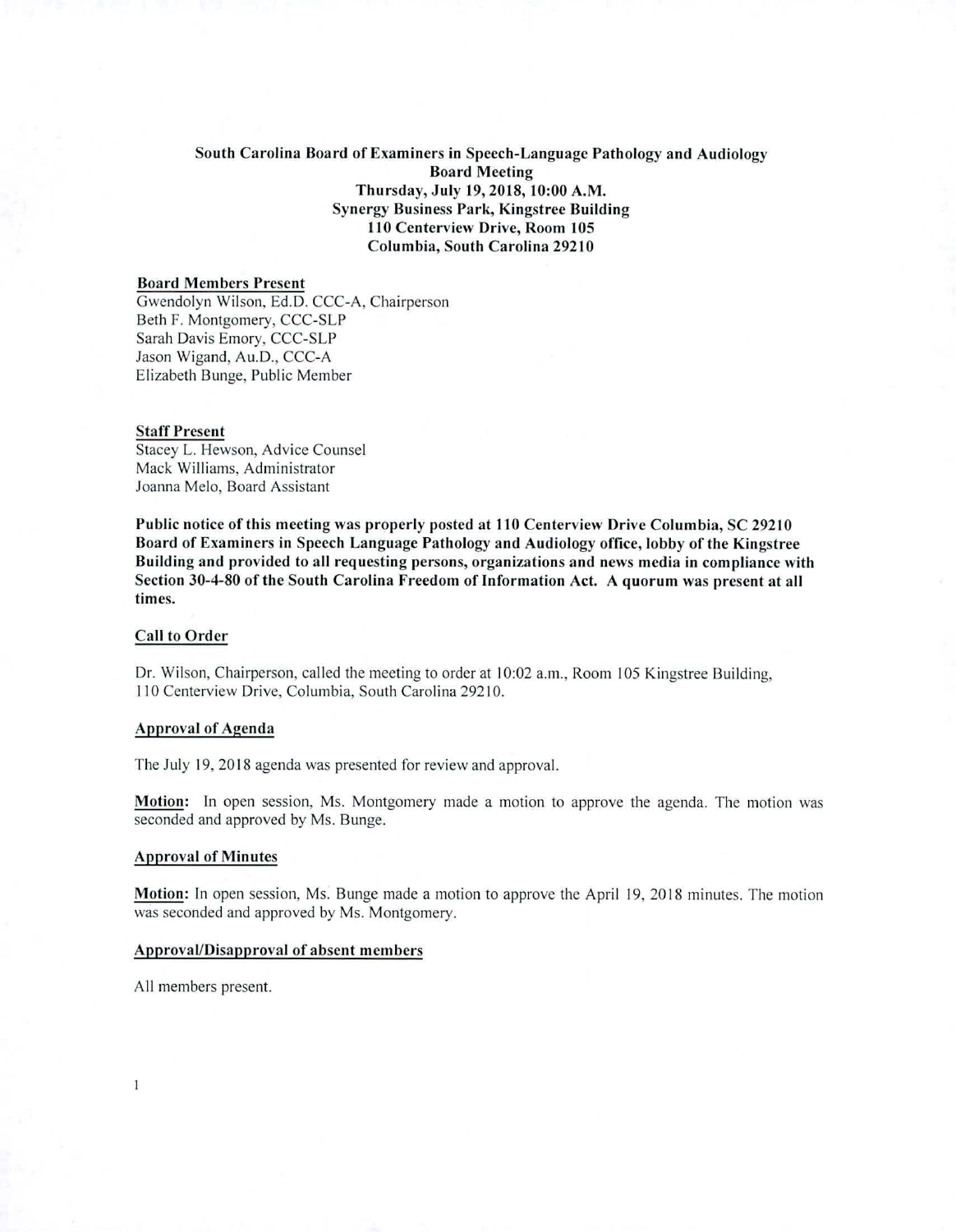### New Business

OIE Report- Mr. Hinson, Office of Investigations and Enforcement, presented the OIE Report. Eight (8) Total Cases for the second quarter. The Board accepted the OIE report as information. IRC Report- Mr. Hinson, Office of Investigations and Enforcement, presented the IRC Report. Case 2017-5 is recommended for formal complaint.

**Motion-** In open session, Ms. Montgomery made a motion to accept IRC recommendation for case # 2017-5 for formal complaint. The motion was seconded and approved by Ms. Bunge.

**Office of Disciplinary Counsel (ODC) Report:** Mr. Williams presented the ODC report; there are four (4) open cases, two (2) pending criminal/court action and two (2) Consent Agreements/memorandum of agreement. There were three cases closed since beginning of the year. The Board accepted the ODC report as information.

**Financial Report:** Mr. Williams reviewed the finance report. The Board accepted the finance report as information.

# **Approval/Disapproval of CE Request**

**Mealtime Works:** The Board reviewed the CE request for Mealtime Works. The Board motion that the provider submit additional information.

**System Analyst Language Transcripts (SALT) programs:** The Board reviewed the CE Request titled System Analyst Language Transcripts. The Board motion that the provider submit additional information.

# **Discussion Items**

**Update CEU Audit:** Mr. Williams updated the Board on the CE Audit.

**Review Regulation Chapter 115:** The Board reviewed regulation Chapter 115 and recommended changes.

**Motion:** In open session, Ms. Montgomery made a motion to accept the recommended changes to Chapter 115. The motion *was* seconded and approved by Dr. Wigand.

**Motion:** In open session, Ms. Bunge made a motion to appoint a committee to develop tele-practice frequently asked questions. The motion was seconded and approved by Ms. Montgomery.

**CE Credit for Charitable Work:** The Board discussed CE credits for charitable work.

**Motion:** In open session, Ms. Montgomery motioned that CE Credit for charitable work will be accepted if the licensee is able to provide the work was done in charity and able to provide proof of charitable hours by submitting a letter from the Charity on its letterhead indicating the hours donated. The motion was seconded and approved by Ms. Bunge.

**Cognitive Assessment:** The Board discussed Cognitive Assessment.

**Update on H. 4815:** The Board discussed H.4815.